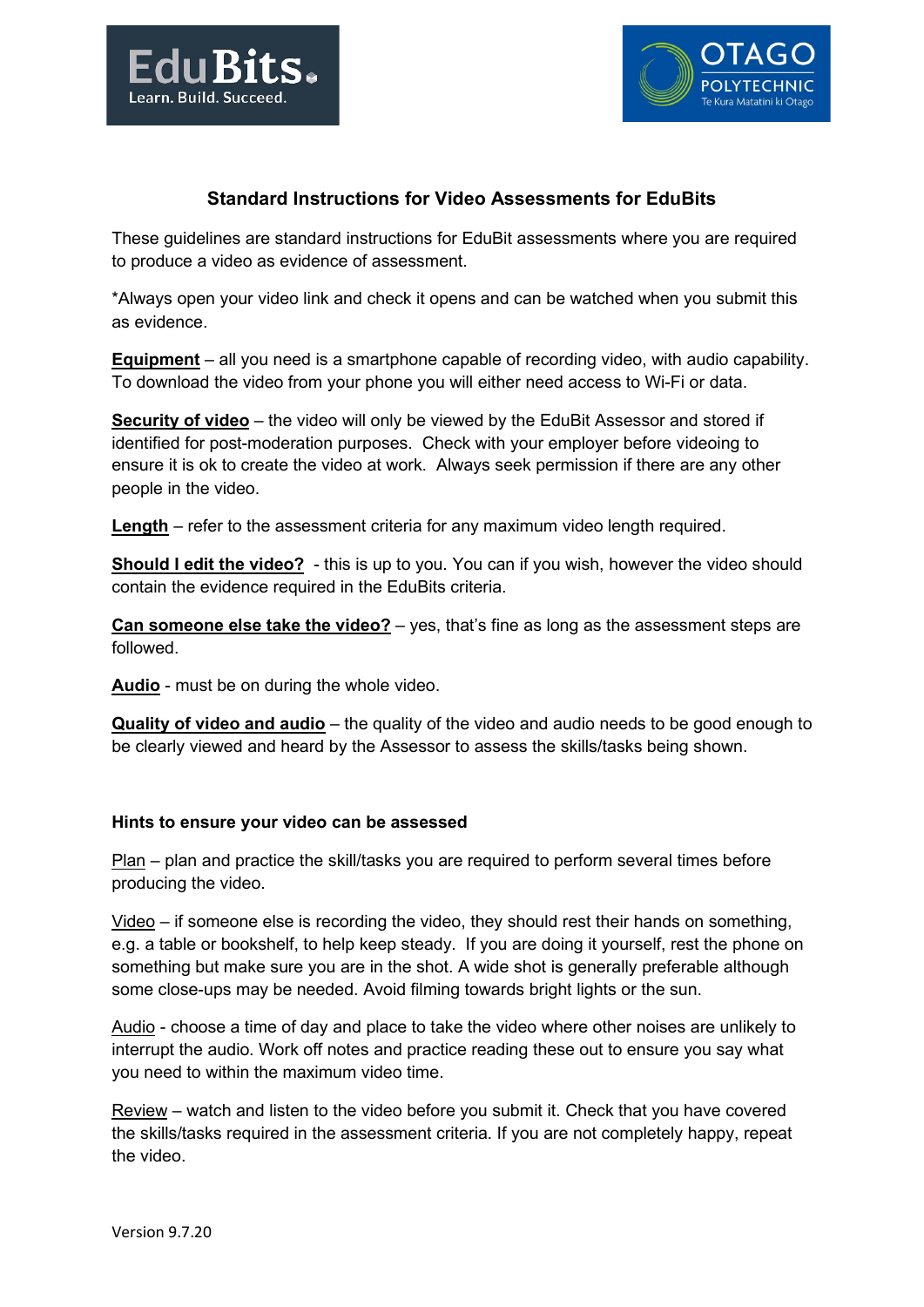



## **Instructions on uploading your video to YouTube**

To upload a video, open [YouTube](https://www.youtube.com/) and click on the movie icon (top right).





You will see an option to Select Files or you can Drag and Drop your video.

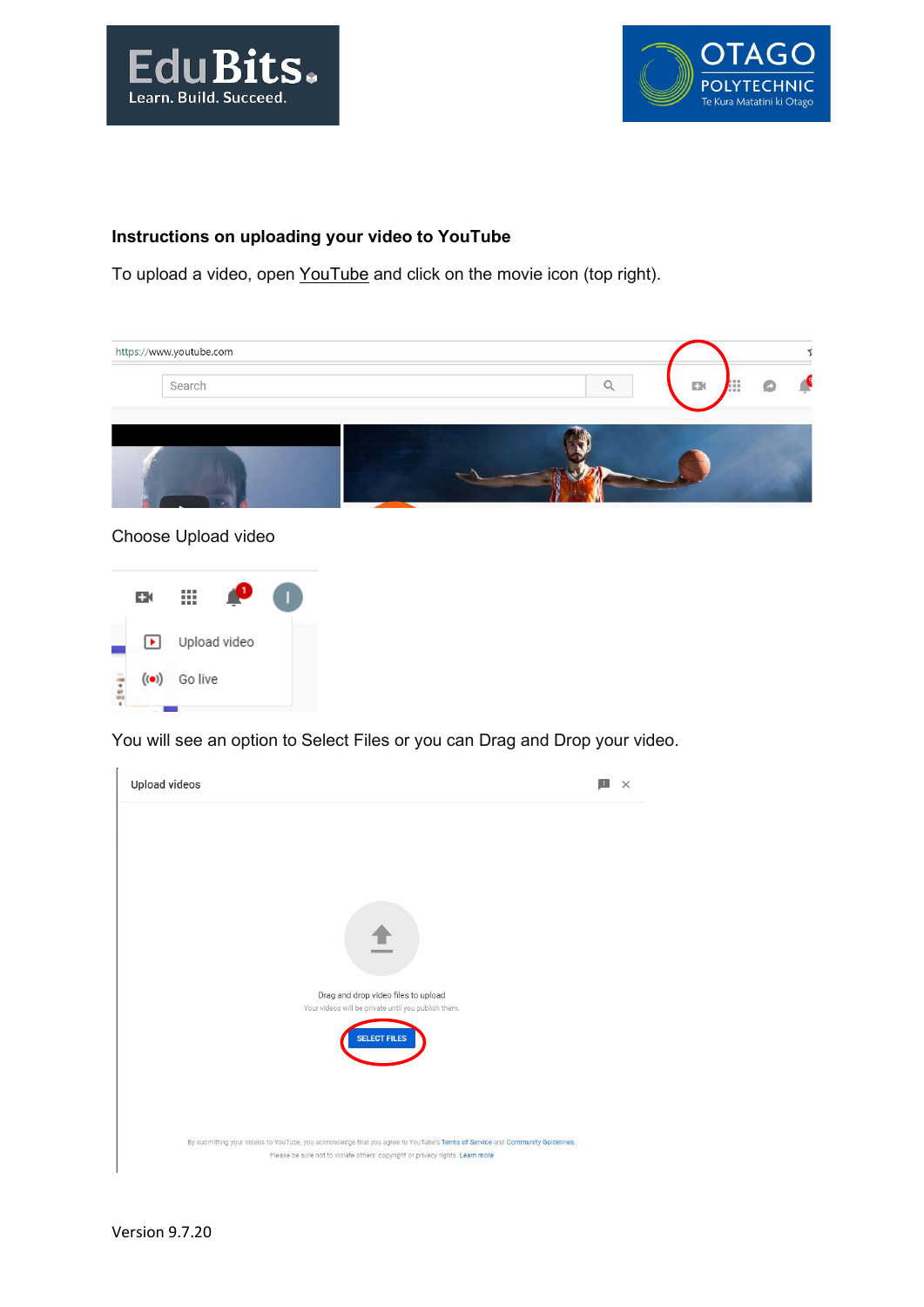



Give your video a title and wait for the processing to complete.

Scroll down and under Is this Video Made for Kids? Check "Yes, it's made for kids" and Next.



Add video elements if needed or just click Next again.

Under Visibility choose Unlisted and Save. Please do not choose Private as this will mean that the EduBits Assessor will not be able to view your EduBit.

| Save or publish<br>$\odot$<br>Make your video public, unlisted, or private<br>Private<br>Only you and people you choose can watch your video<br>O Unlisted<br>Anyone with the video link can watch your video<br>Public<br>Everyone can watch your video | 0:00/0:20<br>Cheese rolls<br>Video link<br>IП<br>https://youtu.be/M8Dy_DIGWY |
|----------------------------------------------------------------------------------------------------------------------------------------------------------------------------------------------------------------------------------------------------------|------------------------------------------------------------------------------|
| Set as instant Premiere (?)<br>Schedule<br>Select a date to make your video public<br>Before you publish, check the following:<br>Do kids appear in this video?                                                                                          |                                                                              |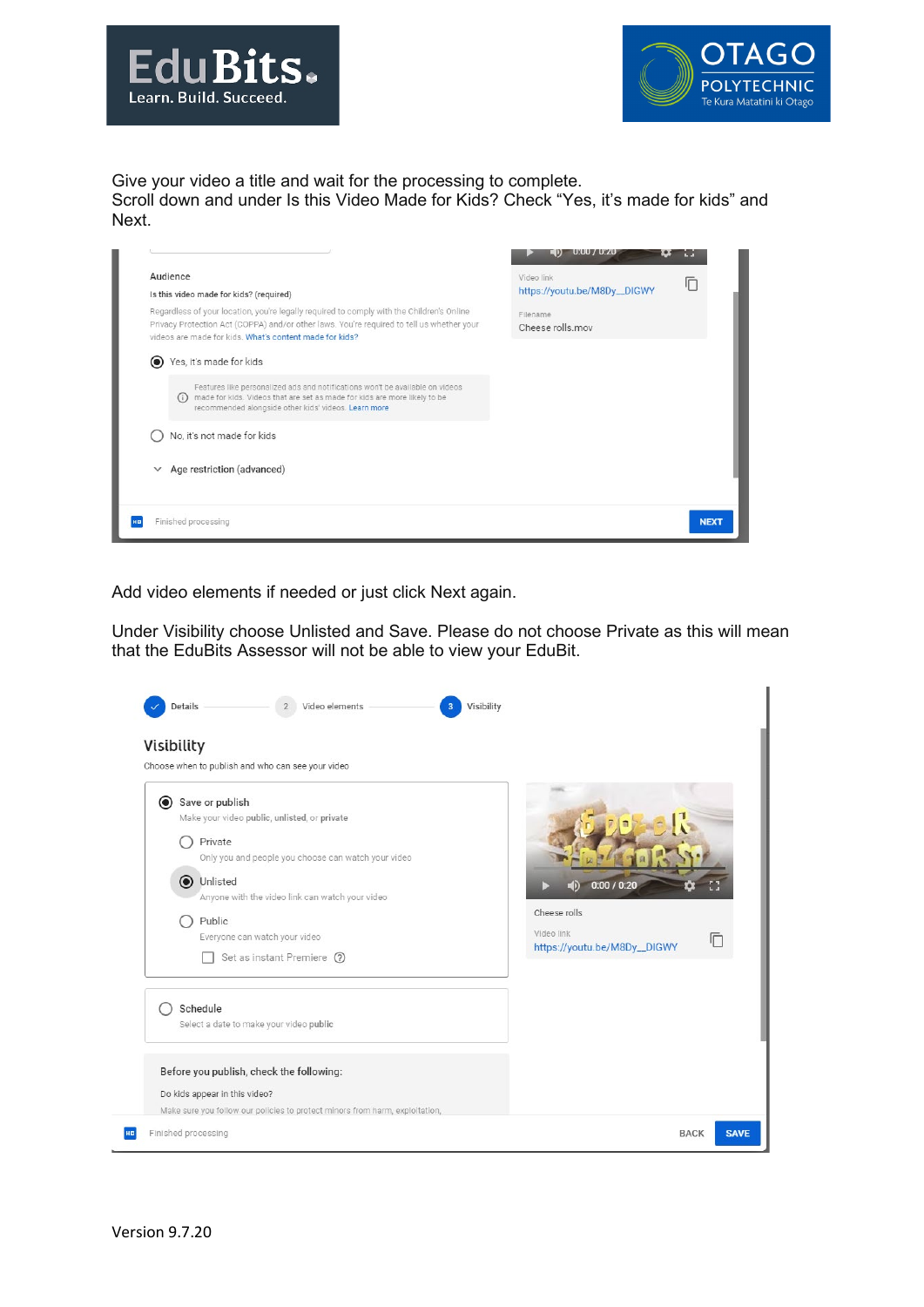



Take a copy of the video link and Close.

| Video published                            |                                      |         |        |               |  |
|--------------------------------------------|--------------------------------------|---------|--------|---------------|--|
|                                            | Cheese rolls<br>Uploaded Jul 9, 2020 |         |        |               |  |
| Share a link                               |                                      |         |        |               |  |
| $\langle \ \rangle$                        | f y e d t                            |         |        | $\rightarrow$ |  |
| Embed<br>Facebook                          | Twitter                              | Blogger | reddit | Tumblr        |  |
| Video link<br>https://youtu.be/M8Dy__DIGWY |                                      |         |        | 冋             |  |
|                                            |                                      |         |        | <b>CLOSE</b>  |  |

Log into your account on the EduBits website.

- Under **Active EduBits** tab, click on **Assessment** to open details of your assessment.
- Scroll down to the Tasks section and select the **task** that you want to upload evidence for, e.g.



• Instructions for that task are on the left hand side. On the right hand side, under **Proof**, select **Add** to open the evidence upload window (see below).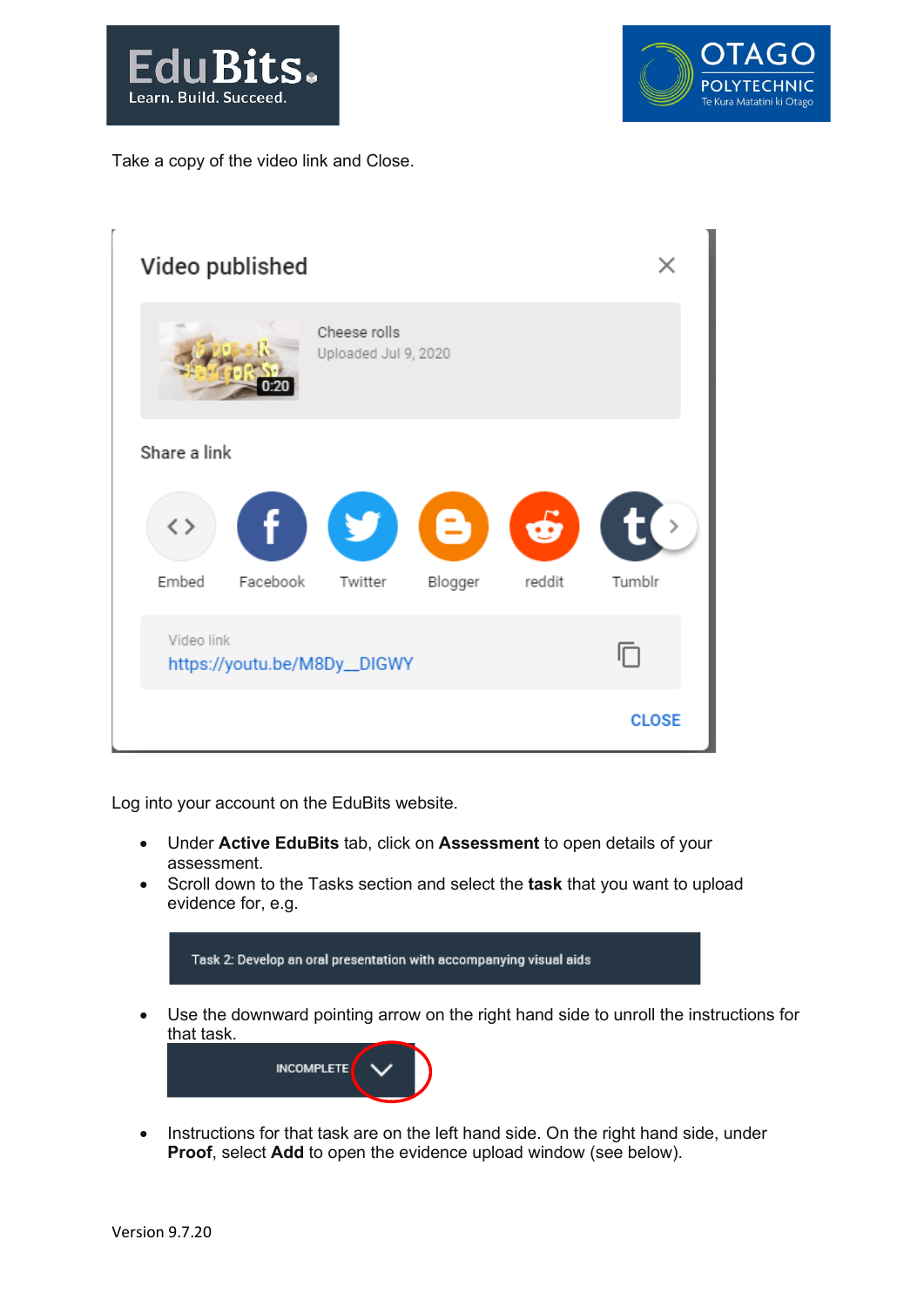



| Proof                                                                       |  |
|-----------------------------------------------------------------------------|--|
| Provide proof by uploading files or adding web links to external documents. |  |
| Add                                                                         |  |
|                                                                             |  |

- Paste the video link into the 'Add External Link' section (see below). Wait for the tick to show that it's uploaded completely.
- Make sure that you add a title for your video.
- SAVE (If you're operating Internet Explorer v11, you may need to scroll down to find the Save button).

| Files<br>Choose Files   No file chosen |                                                                                                                              |
|----------------------------------------|------------------------------------------------------------------------------------------------------------------------------|
| <b>External Documents</b>              | Link to evidence hosted online at services such as Google Drive or Microsoft OneDrive (includes video, images and documents) |
|                                        |                                                                                                                              |
| Te Reo 1                               | https://youtu.be/MXqZeMUMHx0                                                                                                 |

### If you have more evidence to upload for that task, click the **Add**.

| Add | Mark As Complete |
|-----|------------------|
|     |                  |
|     |                  |

If you have finished uploading evidence for that task, click the **Mark As Complete** button to change the status of that task to Complete. You can still add further evidence if you need to.

You can use the upward pointing arrow on the right hand side to roll that task up out of the way and make it easier to see the remaining tasks.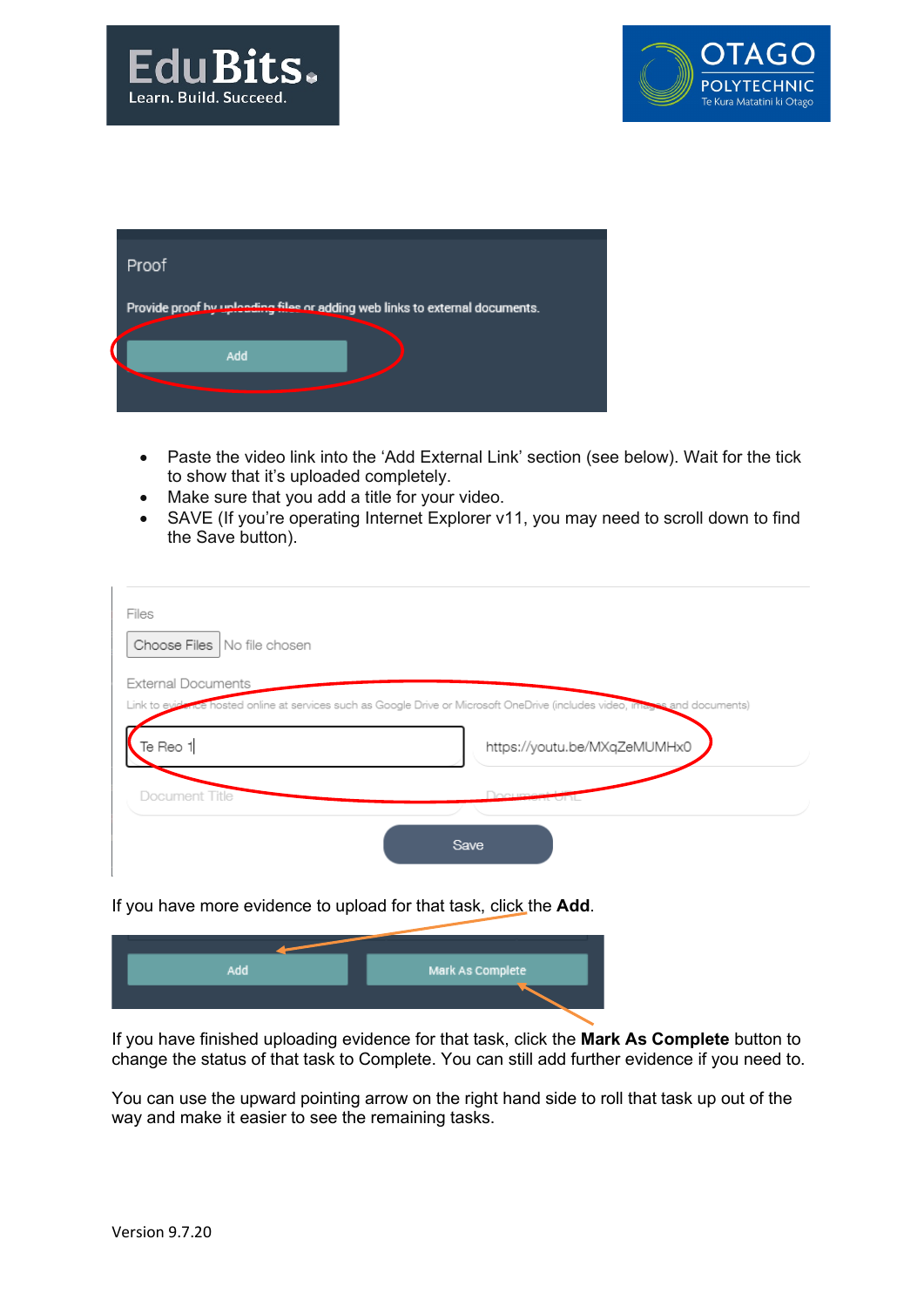



#### **Uploading videos directly from your Smart Phone:**

After you have completed your video on your smart phone, click on the share

and find the YouTube icon.



Give the video a title and set the Privacy to 'Unlisted' and click Upload.

You may need to use your computer to upload the video to the EduBits website. Click on your account icon (top right of You Tube page) and choose You Tube Studio



### Click on Videos on the left hand side menu



Find the video you want to upload to EduBits and click on the 3 dots for options and choose 'Get sharable link'. This link will be copied to your clipboard.